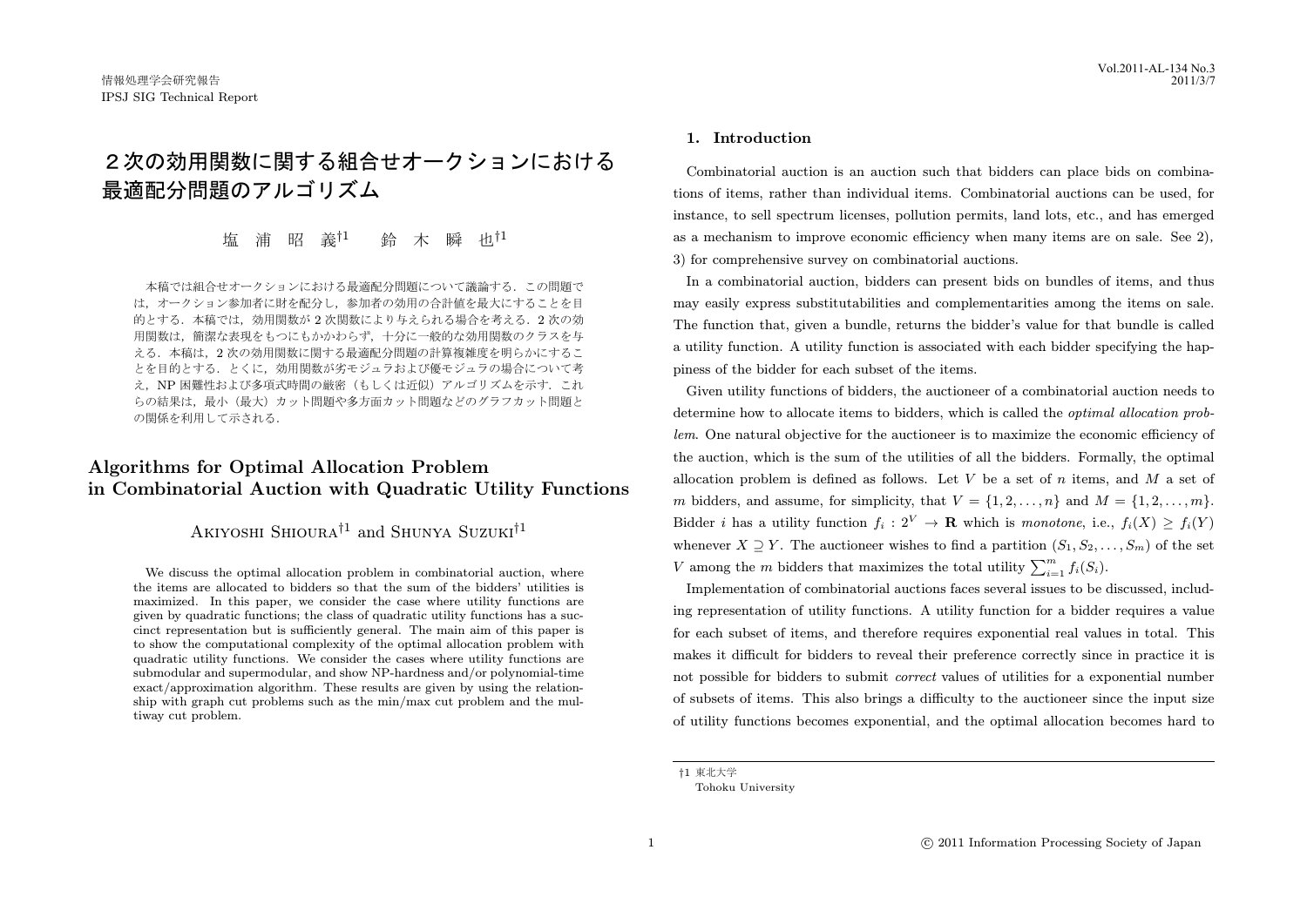solve in short time.

Thus, we need a restricted class of utility functions which has a succinct representation but sufficiently general.<sup> $*1$ </sup> Various such classes of utility functions have been considered in the literature of combinatorial auction (see, e.g., 2) and Chapter 9 of 3)). Some examples are symmetric functions, (budgeted) additive functions, single-minded functions<sup>21)</sup>, OR functions, XOR functions, and OR-of-XOR functions<sup>25)</sup>.

In this paper, we consider the class of *quadratic* functions. In the context of combinatorial auction, the use of quadratic functions is firstly considered independently by Conitzer et al.<sup>6)</sup> (as 2-wise dependent functions) and by Chevaleyre et al.<sup>5)</sup> (as 2additive functions). A utility function  $f: 2^V \to \mathbf{R}$  is said to be quadratic (or of order 2) if it is represented as

$$
f(X) = \sum_{u,v \in X, u < v} a(u,v) + \sum_{v \in X} b(v) \qquad (X \subseteq V) \tag{1}
$$

by using real values  $a(u, v)$   $\begin{cases} u, v \in X, u < v \\ u, v \in V, u < v \end{cases}$  and  $b(v)$   $(v \in V)$  (see Section 3.6 of 9)).<sup>\*2</sup> While a quadratic utility function is simple and can be represented in a succinct way, it is sufficiently general so that by using the term  $a(u, v)$  it can express substitutability and complementarity among items. This fact shows that quadratic utility functions constitute an important class of utility functions.

The main aim of this paper is to reveal the computational complexity of the optimal allocation problem with quadratic utility functions. That is, we consider the case where a utility function  $f_i: 2^V \to \mathbf{R}$  of bidder  $i \in M$  is given as

$$
f_i(X) = \sum_{u,v \in X, u < v} a_i(u,v) + \sum_{v \in X} b_i(v) \qquad (X \subseteq V) \tag{2}
$$

by using real values  $a_i(u, v)$   $\begin{cases} u, v \in X, u < v \in X \\ u, v \in V, u \in v \end{cases}$  and  $b_i(v)$   $(v \in V)$ . The same problem is considered in 5), 6), where they only show the NP-hardness of the very general case. In contrast, we classify the optimal allocation problem according to the type of utility functions (substitutes or complements) and the number of bidders (2 or more), analyze the computational complexity of each case, and present exact/approximation algorithms.

|  |  |  | Table 1 Summary of Our Results (uf. $=$ utility function) |  |
|--|--|--|-----------------------------------------------------------|--|
|--|--|--|-----------------------------------------------------------|--|

| type of uf. $\setminus \#$ of bidders m | $m=2$                                      | $m \geq 3$                                |  |
|-----------------------------------------|--------------------------------------------|-------------------------------------------|--|
| submodular uf.                          | NP-hard, 0.879-inapprox.                   | NP-hard, 0.879-inapprox.                  |  |
|                                         | $0.874$ -approx.                           |                                           |  |
| gross substitutes uf.                   | $P( O(n^2 \log n) \text{ time})$           | $P(O(mn^2 \log(mn))$ time)                |  |
| supermodular uf.                        | $\overline{P(0(n^3/\log n) \text{ time})}$ | NP-hard                                   |  |
|                                         |                                            | 0.5-approx. $(2/3$ -approx. for $m = 3$ ) |  |

#### 1.1 Previous Results

We review computational complexity results of the optimal allocation problem with general utility functions. We here consider only the case where a utility function  $f$  is given implicitly by a value oracle, which, given a set  $S \subseteq V$ , returns a function value  $f(S)$ . Since the value oracle can be easily constructed for quadratic utility functions, all of the results mentioned here are valid for the case of quadratic utility functions.

We firstly consider the case of submodular utility functions. The problem is NP-hard, even if  $m = 2$ . Moreover, there exists no polynomial-time approximation algorithm with a ratio better than  $1 - 1/e$ , unless P=NP<sup>18)</sup>. Mirrokni et al.<sup>23)</sup> also show that an approximation algorithm with a ratio better than  $1 - (1 - 1/m)^m$  requires exponentially many calls to the value oracle, implying, without any assumption, that there exists no polynomial-time approximation algorithm with a ratio better than  $1 - 1/e$ . For the class of gross-substitutes utility functions, which is known to be an important subclass of submodular utility functions<sup>12),16</sup>, the optimal allocation problem can be solved in polynomial time20).

We then consider the case of supermodular utility functions. Compared to the case of submodular utility functions, this case attracts less attention in the literature of combinatorial auction, and much is not known yet for this case. If  $m = 2$ , then the optimal allocation problem can be easily reduced to the submodular function minimization problem, which can be solved in polynomial time<sup>11)</sup>. On the other hand, if  $m \geq 3$  then the problem is NP-hard (see, e.g., 6)). While an O(  $\sqrt{\log n}$  $\frac{\log n}{n}$ )-approximation algorithm is given<sup>15)</sup>, no inapproximability result is known.

### 1.2 Our Results

We analyze the computational complexity of the optimal allocation problem with

 $\star$ 1 Representation of utility functions is called a *bidding language*.

 $\star$ 2 A utility function is quadratic if and only if it can be represented by a quadratic polynomial function with {0, 1}-variables.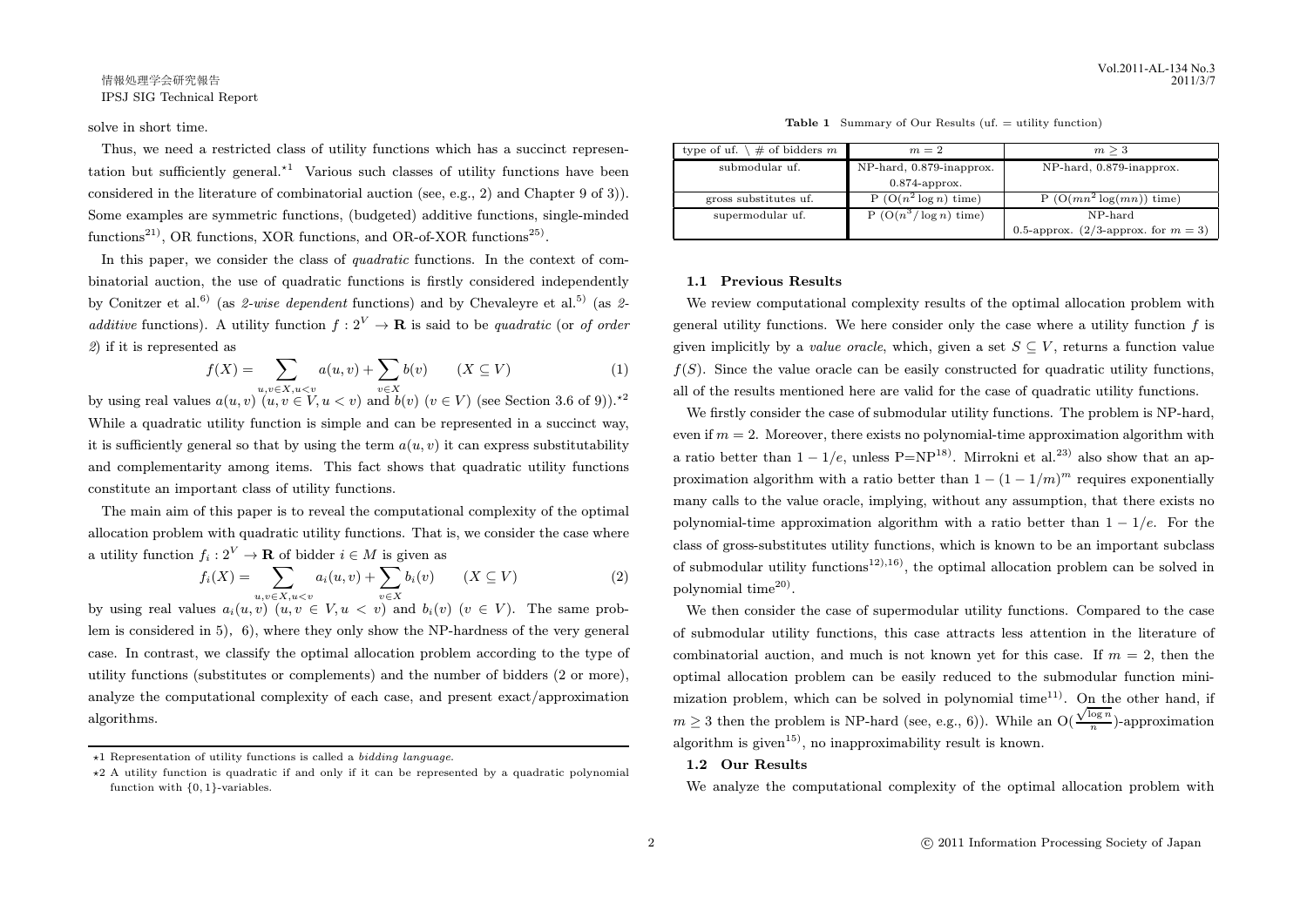$\Box$ 

### 情報処理学会研究報告 IPSJ SIG Technical Report

quadratic utility functions. We consider two cases where utility functions are *submodu*lar and *supermodular* (see Section 2 for definitions), and for each case we also consider subcases where the number  $m$  of bidders are equal to 2 and more than 2. That is, we consider 4 cases, each of which is denoted as  $(SUB|m=2)$ ,  $(SUB|m>2)$ ,  $(SUP|m=2)$ , and  $(SUP|m>2)$ . The results obtained in this paper is summarized in Table 1. These results are shown by using the relationship with graph cut problems such as the min/max cut problem and the multiway (un)cut problem.

For the case of submodular quadratic utility functions, we show the NP-hardness even for the case  $(SUB|m=2)$  by using the reduction of the max cut problem in undirected graphs. On the other hand, we present the reduction of the case (SUB $|m=2\rangle$  to the max cut problem in directed graphs. This reduction yields a 0.874-approximation algorithm for (SUB|m=2), which is better than the approximation ratio  $1 - 1/e \simeq 0.632$  for the case of general submodular utility functions. We also consider the special case of grosssubstitutes quadratic utility functions as an important subclass of submodular utility functions. It is shown that the problem can be solved efficiently in  $O(mn^2 \log(mn))$ time by using the reduction to the minimum quadratic-cost flow problem.

For the case of supermodular quadratic utility functions, we firstly show the polynomial-time solvability of  $(SUP|m=2)$  by reducing it to the min cut problem in directed graphs. We then show the NP-hardness of  $(SUP|m>2)$  by using the reduction of the multiway (un)cut problem. For this problem, we also present a 0.5 approximation algorithm based on randomized LP rounding, where we use the technique in Langberg et al.<sup>19)</sup> for the multiway uncut problem.

The organization of this paper is as follows. Characterizations of submodular/supermodular quadratic utility functions are given in Section 2. In Section 3, we present our results for  $(SUB|m=2)$  and  $(SUB|m>2)$ , while the results for  $(SUP|m=2)$ . and  $(SUP|m>2)$  are given in Section 4.

### 2. Characterizations of Quadratic Utility Functions

We give characterizations of quadratic utility functions of the form (1) which have submodularity and supermodularity. Throughout this paper we assume  $a(v, u) = a(u, v)$ for every  $u, v \in V$  with  $u < v$ .

A utility function  $f: 2^V \to \mathbf{R}$  is said to be *submodular* if it satisfies the condition  $f(X \cup \{v\}) - f(X) > f(Y \cup \{v\}) - f(Y)$ 

for every  $X, Y \in 2^V$  with  $Y \subset X$  and  $v \in V \setminus X$ . Intuitively, this condition says that the marginal value of an item decreases as the set of items already acquired increases. A utility function  $f: 2^V \to \mathbf{R}$  is said to be *supermodular* if  $-f$  is submodular. Submodularity (resp., supermodularity) of utility functions is used to model substitutability (resp., complementarity) of items.

**Theorem 2.1.** Let  $f: 2^V \to \mathbf{R}$  be a quadratic utility function of the form (1).

(i) f is submodular if and only if  $a(u, v) \leq 0 \ (\forall u, v \in V, u \neq v)$ .

(ii) Submodular f is monotone if and only if  $b(v) + \sum_{u \in V \setminus \{v\}} a(u, v) \ge 0 \ (\forall v \in V)$ .

*Proof.* It is well known that f is submodular if and only if the following inequality holds:

 $f(X \cup \{u\}) + f(X \cup \{v\}) > f(X \cup \{u, v\}) + f(X)$   $(X \subset V, u, v \in V \setminus X, u \neq v)$ , which is in turn equivalent to the condition  $a(u, v) \leq 0$   $(\forall u, v \in V, u \neq v)$ . If f is submodular and monotone, then we have

$$
0 \le f(V) - f(V \setminus \{v\}) = b(v) + \sum_{u \in V \setminus \{v\}} a(u, v)
$$

for all  $v \in V$ . On the other hand, if f is a submodular function satisfying the condition  $b(v) + \sum_{u \in V \setminus \{v\}} a(u, v) \ge 0 \ (\forall v \in V)$ , then we have

$$
f(X) - f(X \setminus \{v\}) = b(v) + \sum_{u \in X \setminus \{v\}} a(u, v) \ge b(v) + \sum_{u \in V \setminus \{v\}} a(u, v) \ge 0
$$
  
for every  $X \subseteq V$  and  $v \in X$ , i.e., f is monotone.

**Theorem 2.2.** Let  $f: 2^V \to \mathbf{R}$  be a quadratic utility function of the form (1).

- (i) f is supermodular if and only if  $a(u, v) > 0$  ( $\forall u, v \in V, u \neq v$ ).
- (ii) Supermodular f is monotone if and only if  $b(v) \geq 0$  ( $\forall v \in V$ ).

*Proof.* It is well known that f is supermodular if and only if it satisfies the following inequality:

 $f(X \cup \{u\}) + f(X \cup \{v\}) \leq f(X \cup \{u,v\}) + f(X)$   $(X \subseteq V, u, v \in V \setminus X, u \neq v)$ , which is in turn equivalent to the condition  $a(u, v) > 0$  ( $\forall u, v \in V, u \neq v$ ). It is easy to see that if the conditions  $a(u, v) \ge 0$   $(\forall u, v \in V, u \ne v)$  and  $b(v) \ge 0$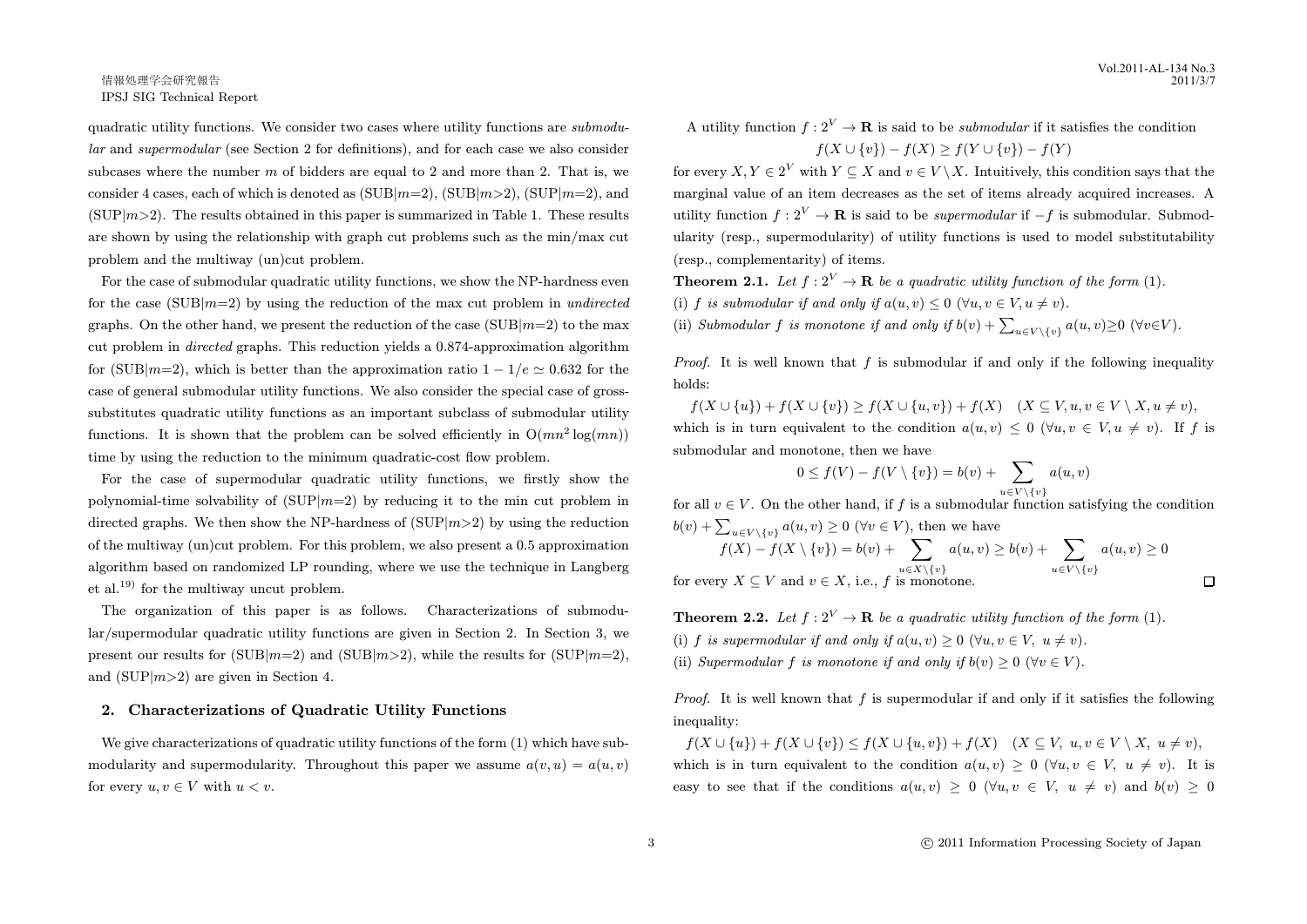$(\forall v \in V)$  hold, then f is monotone. On the other hand, if f is monotone, then we have  $0 \le f({v}) - f(\emptyset) = b(v)$  for all  $v \in V$ .  $\Box$ 

We also consider an important subclass of submodular utility functions called utility functions with gross substitutes condition<sup>12),16</sup>. The *gross substitutes condition* of a utility function  $f: 2^V \to \mathbf{R}$  is described as follows:

 $\forall p, q \in \mathbf{R}^V$  with  $p \leq q$ ,  $\forall X \in \arg \max_{S \subseteq V} \{f(S) - p(S)\},\$ 

 $\exists Y \in \arg \max_{S \subseteq V} \{f(S) - q(S)\}\$ s.t.  $X \cap \{v \in V \mid p(v) = q(v)\} \subseteq Y$ .

Intuitively, the gross substitutes condition says that the demand for an item does not decrease if the prices of other items increase.

**Theorem 2.3** (cf. 14)). A quadratic utility function  $f: 2^V \to \mathbf{R}$  of the form (1) satisfies the gross substitutes condition if and only if  $a(u, v) \leq 0$   $(\forall u, v \in V, u \neq v)$  and  $a(u, v) \leq \max\{a(u, t), a(v, t)\}$   $(\forall u, v, t \in V, u \neq v, u \neq t, v \neq t).$ 

In the proof we use the following characterization of gross-substitutes utility functions. **Theorem 2.4** (see 24); see also Theorem 13.5 of 3)). A utility function  $f: 2^V \to \mathbb{R}$ satisfies the gross-substitutes condition if and only if f is submodular and satisfies the following condition for every  $X \subseteq V$  and distinct  $u, v, t \in V \setminus X$ :

$$
f(X \cup \{u, v\}) + f(X \cup \{t\})
$$
  
\n
$$
\leq \max\{f(X \cup \{u, t\}) + f(X \cup \{v\}), f(X \cup \{v, t\}) + f(X \cup \{u\})\}. \tag{3}
$$

*Proof of Theorem 2.3.* For every  $X \subseteq V$  and distinct  $u, v, t \in V \setminus X$ , it holds that

$$
\{f(X \cup \{u,v\}) - f(X)\} + \{f(X \cup \{t\}) - f(X)\}
$$
  
=  $a(u,v) + \sum_{s \in X} a(s,u) + \sum_{s \in X} a(s,v) + \sum_{s \in X} a(s,t) + \{b(u) + b(v) + b(t)\}.$ 

Therefore, the inequality (3) in Theorem 2.4 is equivalent to  $a(u, v)$  <  $\max\{a(u, t), a(v, t)\}\$ . Hence, the statement of Theorem 2.3 follows from this fact and  $\Box$ Theorems 2.1 and 2.4.

#### 3. Results for Submodular Utility Functions

#### 3.1 Hardness

We show the hardness of the problem (SUB $|m=2\rangle$  by the reduction of the max cut

problem in undirected graphs. The max cut problem is a famous NP-hard problem; moreover, it is NP-hard to compute a solution with approximation ratio better than 0.879, under the assumption of the unique game conjecture<sup>17</sup>.

As an instance of the max cut problem, let us consider an undirected graph  $G = (V, E)$ with edge weight  $w(u, v) \ge 0$   $((u, v) \in E)$ . We define an instance of  $(SUB|m=2)$  by regarding  $V$  as the item set and by using quadratic utility functions such that

$$
a_i(u, v) = \begin{cases} -w(u, v) & ((u, v) \in E), \\ 0 & (\text{otherwise}), \end{cases} (u, v \in V, u < v),
$$
  

$$
b_i(v) = (1/2) \sum \{w(u, v) \mid (u, v) \in E, u \in V \setminus \{v\} \} \quad (v \in V)
$$

for  $i = 1, 2$ . The definitions of a<sub>i</sub> and b<sub>i</sub> imply that the resulting quadratic utility function  $f_1$  and  $f_2$  are monotone and submodular by Theorem 2.1. Moreover, the objective function value  $f_1(V_1) + f_2(V_2)$  of a partition  $(V_1, V_2)$  is equal to

$$
-\sum_{i=1}^{2} \sum \{w(u,v) \mid (u,v) \in E, \ u, v \in V_i\} + \sum_{(u,v) \in E} w(u,v)
$$

$$
= \sum \{w(u,v) \mid (u,v) \in E, u \in V_1, v \in V_2\},\
$$

i.e., the total weight of cut edges in G. Hence, the max cut problem on undirected graphs is reduced to  $(SUB|m=2)$ , and this reduction preserves the approximation ratio. This fact, together with the result in 17), implies the following:

**Theorem 3.1.** The problems  $(SUB|m=2)$  and  $(SUB|m>2)$  are NP-hard. Moreover, for both problems it is NP-hard to compute a solution with with approximation ratio better than 0.879, under the assumption of the unique game conjecture.

#### 3.2 Approximability

We present an approximability result for the problem ( $SUB|m=2$ ) by showing the reduction to the max s-t cut problem in directed graphs.

Given an instance of (SUB|m=2), we define a directed graph  $G = (V \cup \{s, t\}, E)$  by

$$
E = \{(u, v) \mid u, v \in V, u < v\} \cup \{(s, u) \mid u \in V\} \cup \{(v, t) \mid v \in V\}.
$$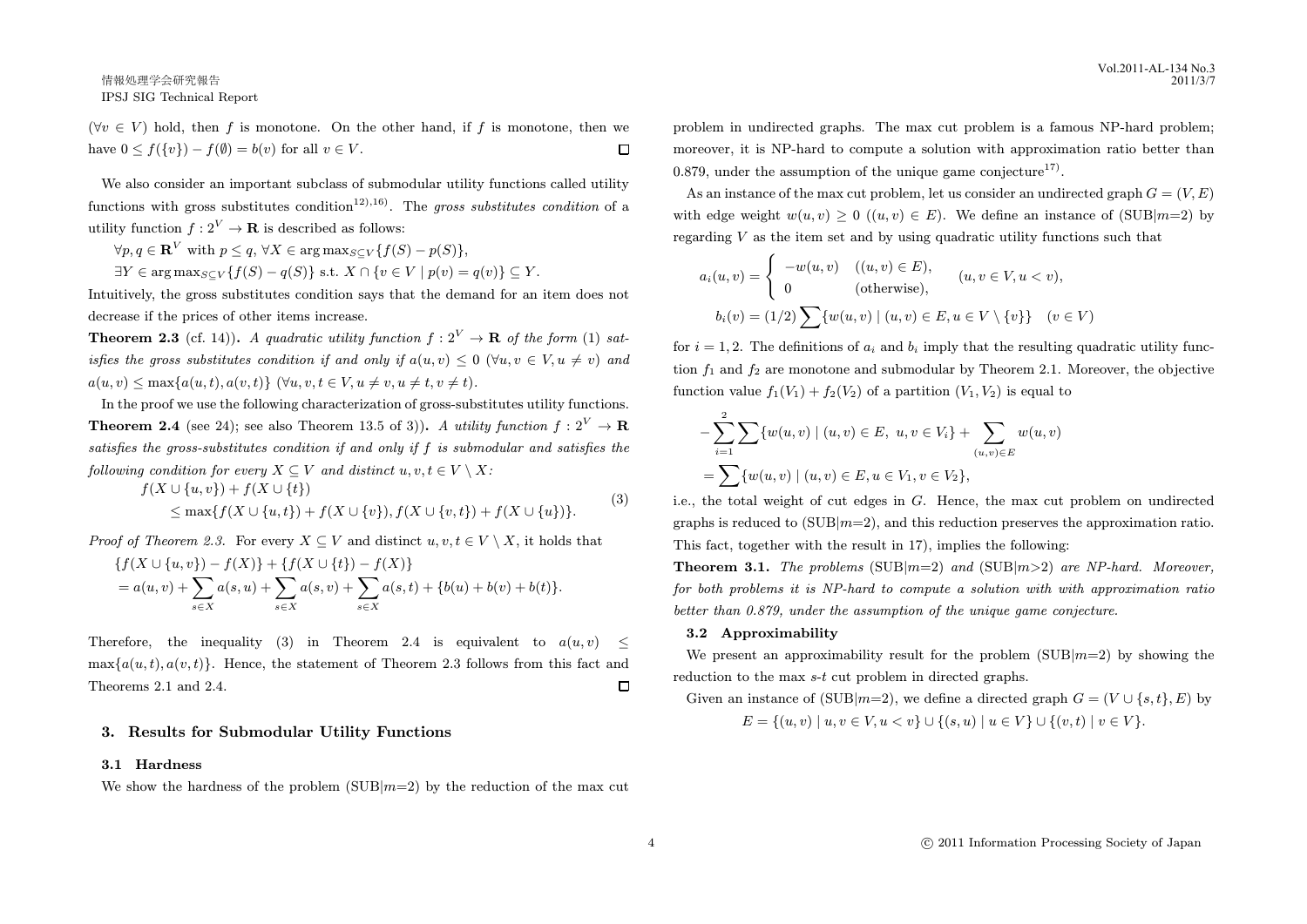For each edge  $(u, v) \in E$ , its weight  $w(u, v)$  is defined as follows:

$$
w(s, u) = b_2(u) + \sum \{a_2(u, v) \mid v \in V, v > u\} \quad (u \in V),
$$
  
\n
$$
w(v, t) = b_1(v) + \sum \{a_1(u, v) \mid u \in V, u < v\} \quad (v \in V),
$$
  
\n
$$
w(u, v) = -a_1(u, v) - a_2(u, v) \quad (u, v \in V, u < v).
$$

Theorem 2.1 (i) implies  $w(u, v) \geq 0$ , while (ii) implies  $w(s, u) \geq 0$  and  $w(v, t) \geq 0$ . Hence, all of edge weights are nonnegative.

Let  $(S, T)$  be a partition of the vertex set  $V \cup \{s, t\}$  satisfying  $s \in S, t \in T$ . Then, the objective function value of  $(S, T)$  is equal to

$$
\sum \{w(v,t) \mid v \in S \cap V\} + \sum \{w(s,v) \mid v \in T \cap V\}
$$
  
+ 
$$
\sum \{w(u,v) \mid u \in S \cap V, v \in T \cap V, u < v\}
$$
  
= 
$$
\sum \{b_1(v) \mid v \in S \cap V\} + \sum \{a_1(u,v) \mid u, v \in S \cap V, u < v\}
$$
  
+ 
$$
\sum \{b_2(v) \mid v \in T \cap V\} + \sum \{a_2(u,v) \mid u, v \in T \cap V, u < v\}
$$
  
= 
$$
f_1(S \cap V) + f_2(T \cap V).
$$

Hence,  $(SUB|m=2)$  is reduced to the max s-t cut problem in G, and this reduction preserves the approximation ratio. It is shown by Lewin et al.<sup>22)</sup> that a 0.874-approximate solution of the max  $s-t$  cut problem can be computed in polynomial time. Therefore, we obtain the following result:

**Theorem 3.2.** A 0.874-approximate solution of the problem (SUB|m=2) can be computed in polynomial time.

### 3.3 Polynomial-Time Exact Algorithm for Special Case

We consider a special case where utility functions satisfy the gross substitutes condition, and show that the optimal allocation problem in this case can be reduced to the minimum quadratic-cost flow problem. The reduction is based on the following property of gross-substitutes quadratic utility functions. A set family  $\mathcal{F} \subseteq 2^V$  is said to be laminar if it satisfies  $X \subseteq Y$ ,  $X \supseteq Y$ , or  $X \cap Y = \emptyset$  holds for every  $X, Y \in \mathcal{F}$ . **Lemma 3.3** (cf. Corollary 3.4 of 14)). A quadratic utility function  $f: 2^V \rightarrow \mathbb{R}$  of the form (1) satisfies the gross substitutes condition if and only if it is represented as  $f(X) = -\sum_{S \in \mathcal{F}} c_S |X \cap S|^2$  by using a laminar family  $\mathcal{F} \subseteq 2^V$  and real numbers  $c_S$  $(S \in \mathcal{F})$  satisfying  $\{v\} \in \mathcal{F}$   $(v \in V)$  and  $c_S > 0$   $(S \in \mathcal{F}, |S| > 2)$ .

This lemma implies that the function value of a gross-substitutes quadratic utility function can be represented as the (quadratic) flow cost on a tree network.

We now explain the reduction to the minimum quadratic-cost flow problem. Suppose that a utility function  $f_i$  of bidder i is of the form  $f_i(X) = -\sum_{S \in \mathcal{F}_i} c_S^i |X \cap S|^2$ , where  $\mathcal{F}_i \subseteq 2^V$  is a laminar family and  $c_S^i$   $(S \in \mathcal{F}_i)$  are real numbers satisfying the conditions in Lemma 3.3. We construct a graph  $\hat{G} = (\hat{V}, \hat{E})$  as follows. Define  $\hat{V} = \{r\} \cup V \cup \bigcup_{i=1}^{m} V_i$ , where  $V_i$   $(i \in M)$  is given as  $V_i = \{v_S^i \mid S \in \mathcal{F}_i\}$ . Note that  $v_{\{u\}}^i \in V_i$  for each  $i \in M$ and  $u \in V$ . We also define  $\hat{E} = E_0 \cup \bigcup_{i=1}^m E_i$ , where

 $E_0 = \{ (u, v_{\{u\}}^i) \mid u \in V, i \in M \},\$ 

 $E_i = \{ (v_X^i, r) \mid X \in \mathcal{F}$ , maximal in  $\mathcal{F} \} \cup \{ (v_X^i, v_{\rho(X)}^i) \mid X \in \mathcal{F}_i$ , not maximal in  $\mathcal{F}_i \}$ , and for every non-maximal set  $X \in \mathcal{F}_i$ , we denote by  $\rho(X)$  the unique minimal set  $Y \in \mathcal{F}_i$  with  $Y \supset X$ . Note that edge set  $E_i$  for  $i \in M$  constitutes a rooted tree with root r. For each edge  $(u, v_{\{u\}}^i)$ , its capacity is given by the interval  $[0, 1]$ , and its cost is 0. For each edge  $(v_X^i, v_Y^i)$  or  $(v_X^i, r)$  in  $E_i$ , its capacity is  $[0, +\infty]$ , and its cost function is given by  $c_X^i \varphi^2$ , where  $\varphi$  is the flow value on the edge. We also define supply/demand values of vertices to be 1 for each  $u \in V$ ,  $-n$  for r, and 0 for other vertices.

We consider the minimum (quadratic-)cost flow problem on the network  $\hat{G}$  under the capacity constraint and the supply/demand constraint. It is not difficult to see that integral feasible flows on the network have one-to-one correspondence to partitions of the set  $V$ , and the cost of the flow is equal to the negative of the total utilities for the corresponding partition. Hence, we can obtain an optimal allocation by solving the minimum cost flow problem.

The minimum quadratic-cost flow problem can be solved by iteratively augmenting flows along a shortest path in the so-called "auxiliary network," and the number of iterations is n (see, e.g., 1)). Since the graph  $\hat{G}$  has  $O(mn)$  vertices and  $O(mn)$  edges, the minimum cost flow problem can be solved in  $O(mn \log(mn)) \times n = O(mn^2 \log(mn))$ time by using the shortest-path algorithm of Fredman and  $Tarian^{8}$  as a subroutine. Theorem 3.4. The optimal allocation problem with gross-substitutes quadratic utility functions can be solved in  $O(mn^2 \log(mn))$  time.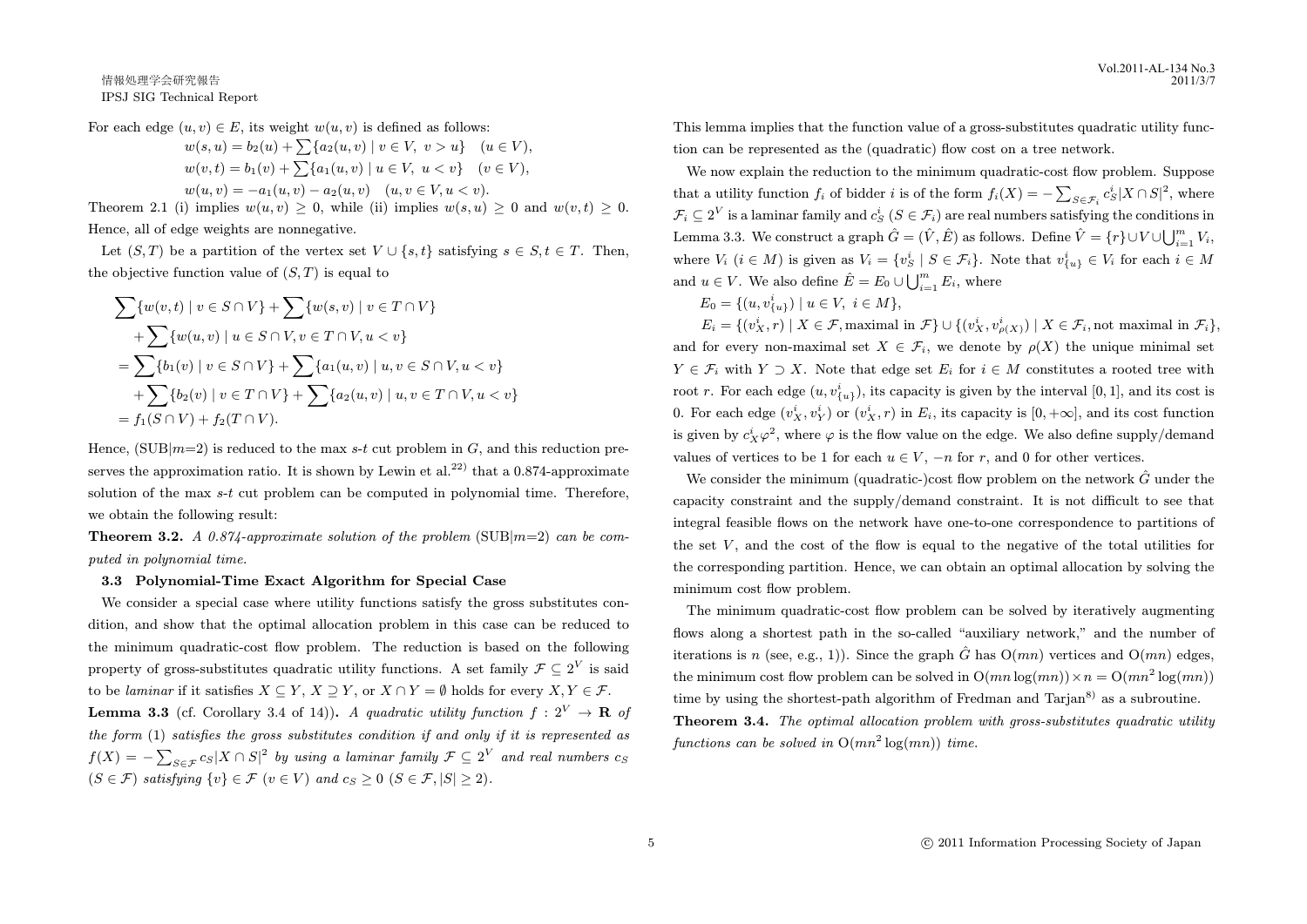#### 4. Results for Supermodular Utility Functions

We firstly show that the problem  $(SUP|m=2)$  can be solved in polynomial time. **Lemma 4.1** (Theorem 1 of 13)). Given an instance of  $(SUP|m=2)$ , we can construct in  $O(n^2)$  time an edge-weighted directed graph  $G = (V \cup \{s, t\}, E)$  such that for every  $X \subseteq V$ , the cut value of  $(X \cup \{s\}, (V \setminus X) \cup \{t\})$  is equal to  $f_1(X) + f_2(V \setminus X)$ .

This lemma shows that  $(SUP|m=2)$  can be reduced to the minimum s-t cut problem in G. Note that the graph G has  $O(n)$  vertices and  $O(n^2)$  edges. Hence, the minimum s-t cut problem can be solved in  $O(n^3/\log n)$  time by the algorithm of Cheriyan et al.<sup>4)</sup>. **Theorem 4.2.** The problem (SUP|m=2) can be solved in  $O(n^3/\log n)$  time.

In the following, we consider the problem  $(SUP|m>2)$ .

#### 4.1 Hardness

To show the NP-hardness of the problem (SUB $|m>2$ ), we show that the multiway (un)cut problem on undirected graphs<sup>7),19</sup> can be reduced to (SUB|m>2).

Input of the multiway (un)cut problem is an undirected graph  $G = (V, E)$  with distinct terminals  $s_1, s_2,..., s_k \in V$   $(k \geq 2)$  and edge weight  $w(u, v) \geq 0$   $((u, v) \in E)$ . In the multiway cut problem, we find a partition  $(V_1, V_2, \ldots, V_k)$  of V with  $s_i \in V_i$  $(i = 1, 2, \ldots, k)$  minimizing the total weight of cut edges, i.e.,  $\sum \{w(u, v) \mid (u, v) \in$ E,  $u \in V_i$ ,  $v \in V_j$ ,  $i \neq j$ , while in the multiway uncut problem, we want to maximize the total weight of uncut edges. The multiway (un)cut problem is known to be NP-hard. even when  $k = 3^{7}$ .

Given an instance of the multiway (un)cut problem, we define an instance of  $(SUB|m>2)$  by regarding V as the item set and by

$$
a^{i}(u,v) = \begin{cases} w(u,v) & ((u,v) \in E), \\ 0 & (\text{otherwise}), \end{cases} \qquad b^{i}(v) = \begin{cases} \Gamma & (v=s_{i}), \\ 0 & (\text{otherwise}), \end{cases}
$$

where  $\Gamma$  is a sufficiently large positive number. Let  $(V_1, V_2, \ldots, V_k)$  be a partition of V which is an optimal solution of this instance. Then, each  $V_i$  contains the vertex  $s_i$ since  $b^{i}(s_{i})$  is a sufficiently large number. Moreover, the objective function value is given as  $\sum_{i=1}^{k} \sum \{w(u, v) \mid (u, v) \in E, u, v \in V_i\}$ , which we want to maximize. Hence, an optimal solution for  $(SUB|m>2)$  is an optimal solution for the multiway (un)cut problem, and vice versa.

**Theorem 4.3.** The problem (SUB $|m>2$ ) is NP-hard, even when  $m=3$ .

#### 4.2 Approximability

We propose a 0.5-approximation algorithm for the problem ( $SUB|m>2$ ). Our algorithm is based on a natural linear programming (LP) relaxation:

$$
\begin{aligned}\n\text{Maximize} & \sum_{i=1}^{k} \sum_{u,v \in V, u < v} a^i(u,v) y^i(u,v) + \sum_{i=1}^{k} \sum_{v \in V} b^i(v) x^i(v) \\
\text{subject to} & \sum_{i=1}^{k} x^i(v) = 1 \quad (v \in V), \\
& y^i(u,v) = \min \{ x^i(u), x^i(v) \} \quad (u,v \in V, u < v), \\
& x^i(v) > 0 \quad (v \in V), \quad y^i(u,v) > 0 \quad (u,v \in V, u < v).\n\end{aligned}
$$

 $x^{i}(v) \ge 0$   $(v \in V)$ ,  $y^{i}(u, v) \ge 0$   $(u, v \in V, u \le v)$ .<br>The algorithm firstly compute an optimal solution of the LP. Then, the algorithm chooses a bidder  $i \in \{1, 2, ..., m\}$  and a value  $\rho \in [0, 1]$  uniformly at random, and assigns each item  $v \in V$  to the bidder i if  $x^i(v) \ge \rho$ . The algorithm repeats this step until all items are assigned to one of the bidders.

We analyze the performance of the algorithm. For  $v \in V$  and  $i \in M$ , let  $X^{i}(v)$  be a random variable that is 1 if the item  $v$  is assigned to the bidder  $i$  and 0 otherwise. Similarly, for  $u, v \in V$  and  $i \in M$ , let  $Y^i(u, v)$  be a random variable that is 1 if both of the items u and v are assigned to the bidder i and 0 otherwise. We also denote  $y(u, v) = \sum_{i=1}^{m} y^{i}(u, v)$  for  $u, v \in V$  with  $u < v$ .

**Lemma 4.4** (Fact 3.1 of 19)). Let  $v \in V$  and  $i \in M$ . Assume that item v is not assigned to any bidder before some iteration. Then, the probability that v is assigned to bidder i in the iteration is  $(1/m)x^{i}(v)$ .

**Lemma 4.5** (Claim 3.2 of 19)).  $Pr[X^{i}(v) = 1] = x^{i}(v)$  for  $v \in V$  and  $i \in M$ .

Lemma 4.6.

$$
\Pr[Y^{i}(u,v) = 1] \ge \frac{y^{i}(u,v)}{2 - y(u,v)}
$$

*holds for*  $u, v \in V$  with  $u < v$  and  $i \in M$ .

*Proof.* Let  $\Psi \in [0, 1]$  be the probability that both of u and v are assigned to the bidder *i* in the *same iteration*. Then,  $Pr[Y^{i}(u, v) = 1] \geq \Psi$  holds.

The probability that u and v is assigned to an bidder  $i \in M$  in some iteration is  $(1/m)$  min $\{x^{i}(u), x^{i}(v)\} = (1/m)y^{i}(u, v)$ . Similarly, the probability that at least one of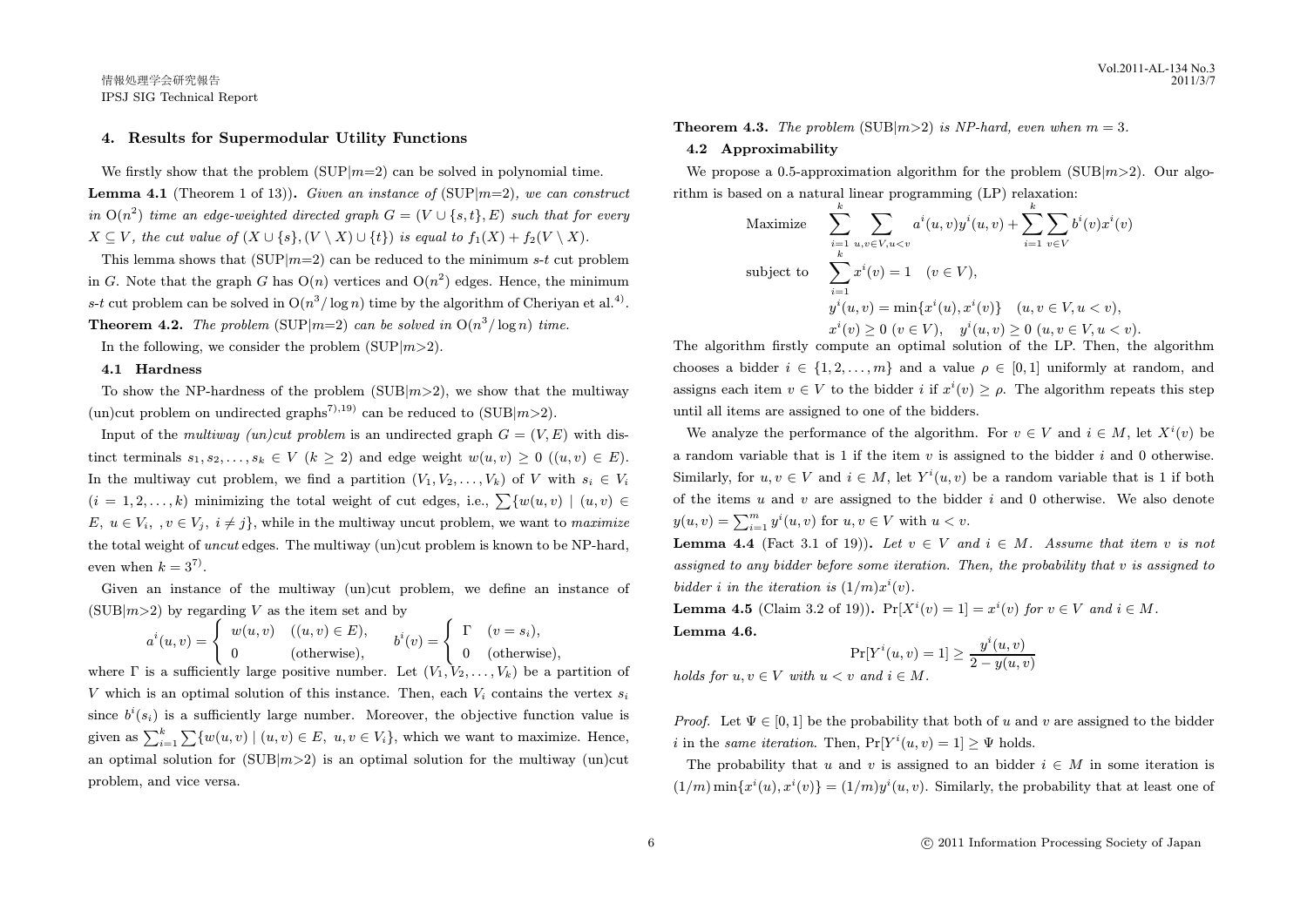$u$  and  $v$  is assigned to any bidder in some iteration is

$$
\sum_{i=1}^{m} \frac{1}{m} \cdot \max\{x^{i}(u), x^{i}(v)\} = \frac{1}{m} \left[ \sum_{i=1}^{m} \{x^{i}(u) + x^{i}(v)\} - \sum_{i=1}^{m} \min\{x^{i}(u), x^{i}(v)\} \right]
$$

$$
= \frac{1}{m} \{2 - y(u, v)\}.
$$

Hence, the probability that u and v is assigned to an bidder  $i \in M$  in the k-th iteration is

 $\left[1 - \frac{1}{m} \cdot \{2 - y(u, v)\}\right]^{k-1} \cdot \frac{1}{m} \cdot y^{i}(u, v).$ 

Hence,

 $\mathbf{v}$ 

$$
\Psi = \sum_{k=1}^{\infty} \left[ 1 - \frac{1}{m} \{ 2 - y(u, v) \} \right]^{k-1} \cdot \frac{1}{m} \cdot y^{i}(u, v)
$$
  
= 
$$
\frac{m}{2 - y(u, v)} \cdot \frac{1}{m} \cdot y^{i}(u, v) = \frac{y^{i}(u, v)}{2 - y(u, v)}.
$$

This implies the claim of the lemma.

 $\Box$ 

We consider the expected value of the objective function for a solution obtained by the algorithm. By Lemmas 4.5 and 4.6, it holds that

$$
\sum_{i=1}^{m} \sum_{u,v \in V, u\n
$$
\geq \sum_{i=1}^{m} \sum_{u,v \in V, u
$$
$$

where  $\text{OPT}_{\text{LP}}$  denotes the optimal value of the LP. Since  $\text{OPT}_{\text{LP}}$  is an upper bound of the optimal value of  $(SUB|m>2)$ , we obtain the following result.

**Theorem 4.7.** A 0.5-approximate solution of the problem (SUB $|m>2$ ) can be computed in polynomial time.

With a more careful analysis we can show that the approximation ratio is  $1/(2-\varepsilon)$  (> 0.5), where  $\varepsilon = \min\{y(u, v) \mid (u, v) \in E, y(u, v) > 0\}$  (analyze the cases  $y(u, v) = 0$ and  $y(u, v) > 0$  separately).

Our analysis shows that the integrality gap of the LP is at least 0.5. On the other

hand, an instance with integrality gap 2/3 can be easily constructed. An open problem is to close the gap between 0.5 and  $2/3$ . A possible approach for a better approximation algorithm is to construct a new LP formulation which has a larger value of  $\min\{y(u, v) \mid (u, v) \in E, y(u, v) > 0\}.$ 

We then consider alternative approximation algorithms by using the fact that  $(SUP|m=2)$  can be solved in polynomial time. If  $m = 3$ , then we can obtain a 2/3approximate solution easily by using this fact. We compute an optimal allocation  $(V_1^{(12)}, V_2^{(12)}, \emptyset)$  of items to bidders 1 and 2, where bidder 3 is ignored. In the same way, we compute optimal allocations  $(V_1^{(13)}, \emptyset, V_3^{(13)})$  for bidders 1 and 3 and  $(\emptyset, V_2^{(23)}, V_3^{(23)})$ for bidders 2 and 3. Then, we choose the best allocation among the three, which is a 2/3-approximate solution of the original problem.

**Theorem 4.8.** A 2/3-approximate solution of the problem (SUB|m>2) with  $m = 3$ can be computed in polynomial time.

For general case with  $m \geq 3$ , it is natural to consider the following heuristic based on local search. Given a partition  $(V_1, V_2, \ldots, V_m)$  of V and bidders  $i, j \in M$ , we denote by realloc(*i, j*) an operation which optimally re-allocates items in  $V_i \cup V_j$  to bidders *i* and j. Our heuristic is as follows: start with an arbitrarily chosen initial partition, and repeatedly apply the operation realloc(*i, j*) to arbitrarily chosen two bidders  $i, j \in M$ until no improvement is possible by this operation. Although our preliminary computational experiment shows that this heuristic always outputs a near-optimal solution, we can construct a family of instances for which the approximation ratio can be arbitrarily close to 0.

### References

- 1) R. K. Ahuja, T. L. Magnanti, and J. B. Orlin, Network Flows: Theory, Algorithms, and Applications, Prentice Hall, 1993.
- 2) L. Blumrosen and N. Nisan, Combinatorial auction, Ch.11 of Algorithmic Game Theory, N. Nisan, et al.(eds.), Cambridge Univ.Press, 2007.
- 3) P. Cramton, Y. Shoham, R. Steinberg, Combinatorial Auctions, MIT Press, 2006.
- 4) J. Cheriyan, T. Hagerup, K. Mehlhorn, An  $o(n)$ -time maximum-flow algorithm, SIAM J.Computing 25 (1996) 1144—1170.
- 5) Y. Chevaleyre, U. Endriss, S. Estivie, and N. Maudet, Multiagent resource alloca-